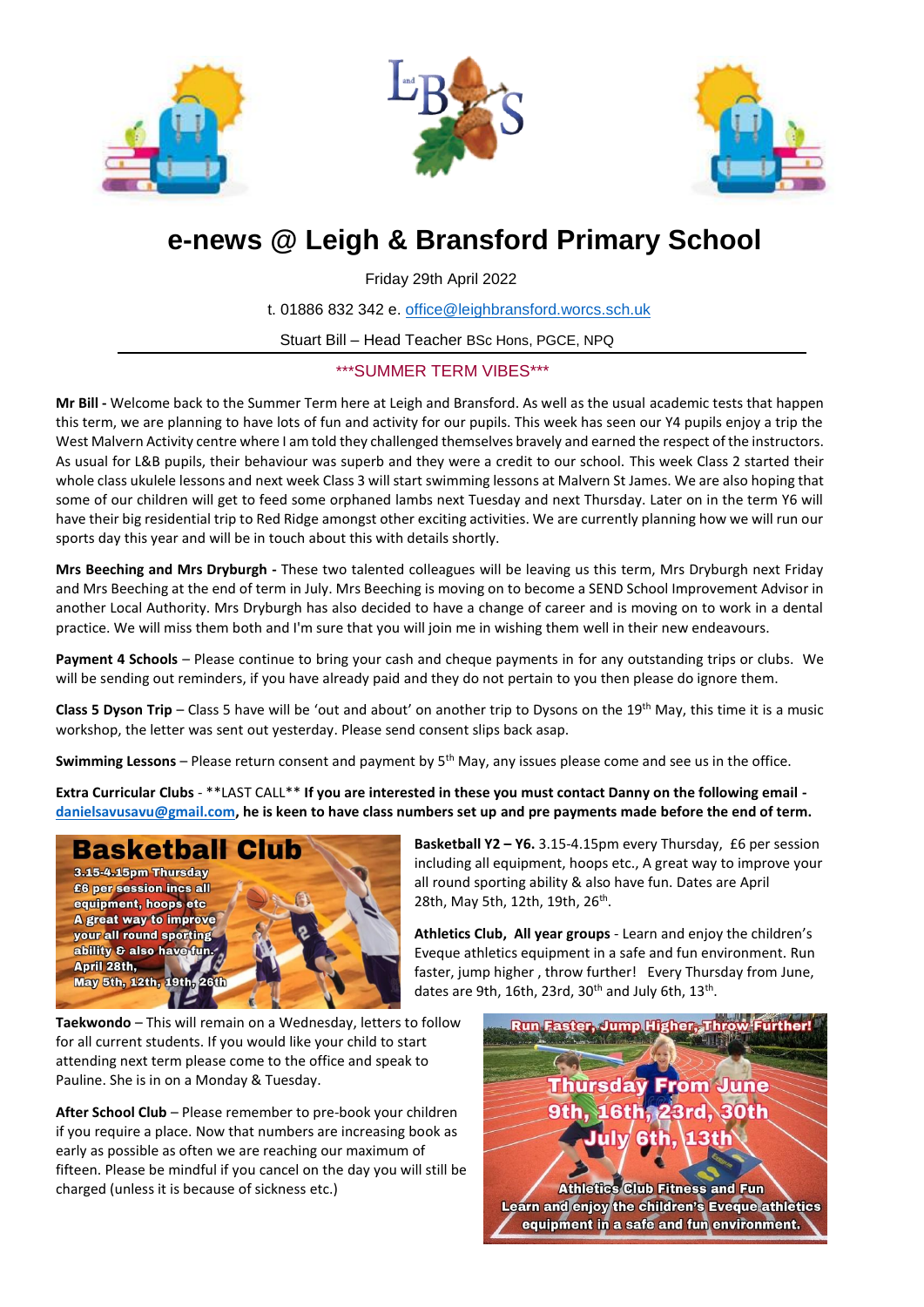#### **\*\*\*Term Dates for your Diary\*\*\***

Summer Term – Monday  $25^{th}$  April 2022 – Thursday  $21^{st}$  July 2022 Summer mid-term – Friday 27<sup>th</sup> May 2022 – Monday 6<sup>th</sup> June 2022

#### **\*\*\*Bank Holidays\*\*\***

Easter Monday – Monday 18th April 2022 Whitsun Bank Holiday – Thursday 2nd June 2022

Early May Bank Holiday - Monday 2<sup>nd</sup> May **And Mark Additional Bank Holiday – Friday 22<sup>nd</sup> July 2022 (Please see** amended Summer Term end date)

Platinum Jubilee Holiday – Friday 3rd June 2022

#### **\*\*\*TED Days 2021-2022\*\*\***

Monday 27th June 202**2**

# **Celebrating our Successes and Achievements**

#### **Beatrix Potter Writer of the Week Award \*\*Work will be displayed in Reception if you would like to see it\*\***

- Class 1 Lillie: Fantastic progress with her sentences and handwriting.
- Class 2 Eva: for her excellent character desciption of Griselda from the Snow Dragon.
- Class 3 Archie: For great use of adverbs in his recount.
- Class 4 Daniel: For writing a great recount about our trip to Malvern Outdoor Centre.
- Class 5 Maddy: For including expanded noun phrases, a variety of openers and conjunctions in her independent writing.
- Class 6 Marnie: For having great insight into a character.

#### **Alan Turing Maths Award**

Reception – Aden: Great maths work this week.

- Class 1 Ella: For very good contributions to our capacity topic.
- Class 2 Monty: For his problem solving and reasoning skills.
- Class 3 Robin: For excellent work on his written explanations.
- Class 4 Mila: For great discussion during maths about tenths and hundredths.
- Class 5 Aoife, Alice & Ava: For completing the extra challenge activity set and for excellent problem solving.:
- Class 6 Henry For an excellent mock SAT result.

#### **Marie Curie Science Award**

Class 1 – Matteo: For his excellent knowledge about groups of animals.

#### **David Ellkind Forest School Award**

Class 1 – Ellie: For being very creative in the mud kitchen during our forest school session.